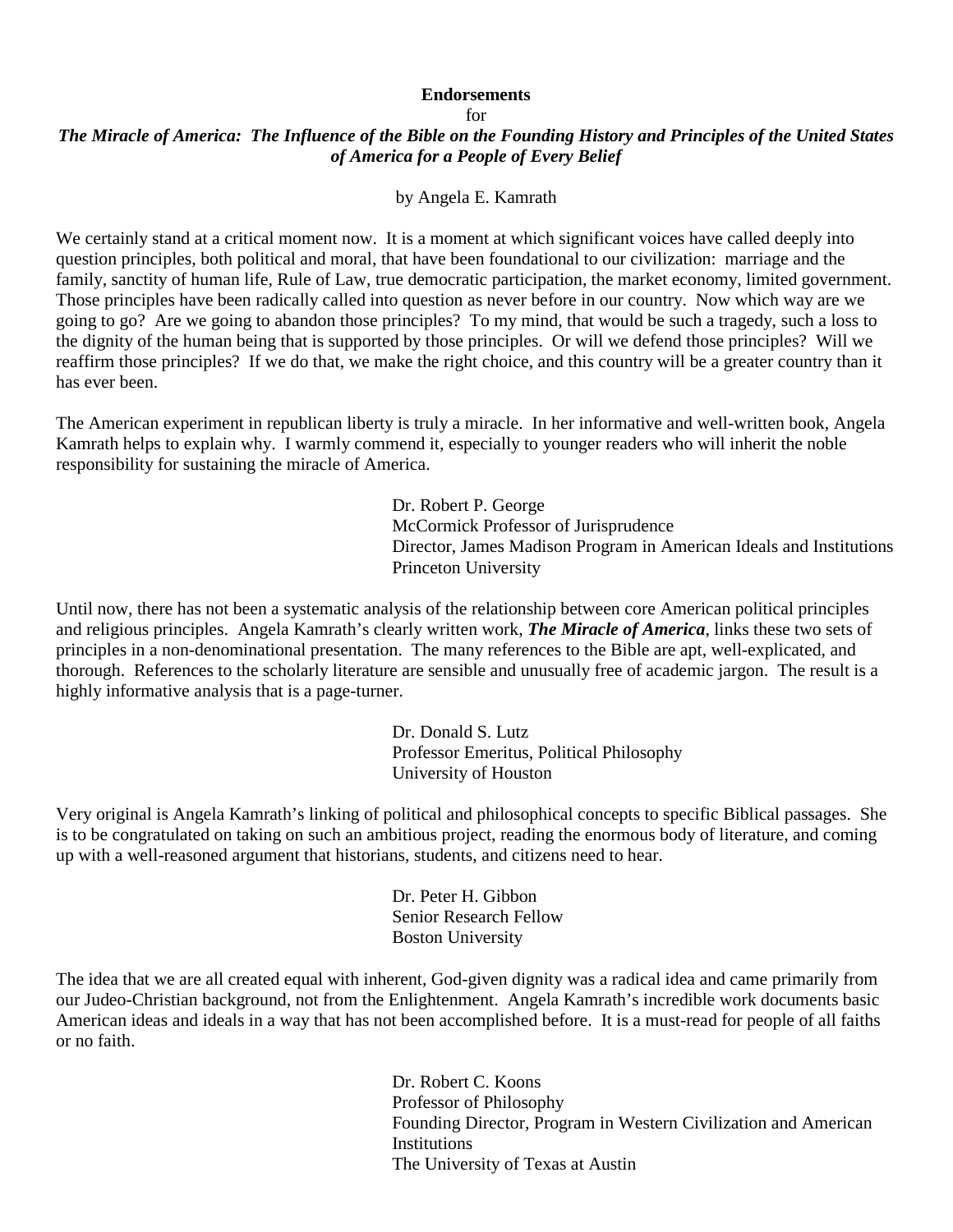Angela Kamrath gets the main ideas right. Many prominent scholars think that notions such as the importance of consent, the right to revolt, natural rights, and limited government sprang from the head of a secularized John Locke, with seemingly no recognition that these ideas had long been a part of Christian (particularly Reformed) communities. I also like many of the exercises at the end of each chapter. A beautiful book.

> Dr. Mark David Hall Herbert Hoover Distinguished Professor of Politics George Fox University

Angela Kamrath provides a powerful demonstration of the strength of our republic's Judeo-Christian roots.

Dr. Stephen H. Balch Director, Texas Tech Institute for the Study of Western Civilization Former President, National Association of Scholars

In an age of historical amnesia, spiritual apathy, and political correctness, *The Miracle of America* is a sigh of relief and a breath of fresh air. It allows students and educators alike to appreciate and to understand America as an idea. It is a profound work, at once a model of intellectual, religious, and political history.

The primary research is diligent. Moreover, the activities and supplementary resources included at the end of each chapter reinforce major themes and should stimulate productive classroom discussions.

> Brian M. Jordan Doctoral Student of History Yale University

*The Miracle of America* provides all the background on which Russell Kirk based his work. Super documentation. Very thorough research. All factual, historical.

…A wonderful book which will not permit us to forget the essential biblical roots underlying our American consensus. American Protestant Christian theology and belief inform all of the thinking that underlay the foundation of our Republic.

> Rev. Donald Nesti Director, Center for Faith and Culture University of St. Thomas

Well what can I say. I have spent just a few hours perusing *Miracle of America* and have been left fairly speechless. I cannot recall anything like this. Ever. If all young people in America could read this, I think we'd have a Second American Revolution and/or a Third Great Awakening.

…The only real solution to the American crisis (of widespread ignorance among the people of America's founding and history) resides squarely in our ability to restore a Biblical worldview to our people. Now that is a daunting, exhaustive prospect, but it's where this book and others like it come to the fore. If we cannot restore that view, that heart, that vision, the republic may well fail.

> Dr. Cliff Kelly Online Professor of Communication Liberty University

I am impressed with the amount of work that Angela Kamrath has done in assembling this material and in documenting the importance of the Bible and the Christian tradition in the thinking of the Founders, from the